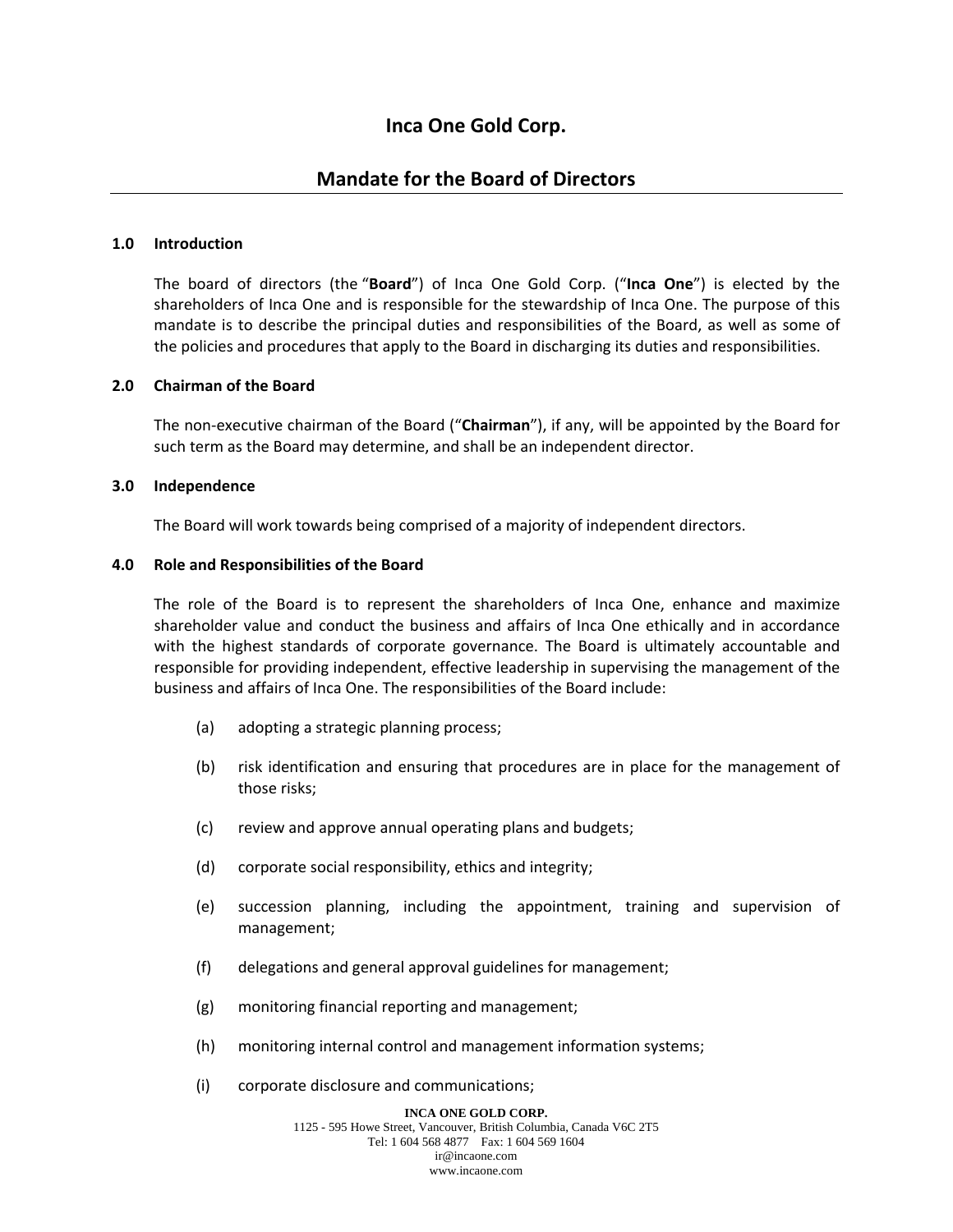- (j) adopting measures for receiving feedback from stakeholders; and
- (k) adopting key corporate policies designed to ensure that Inca One, its directors, officers and employees comply with all applicable laws, rules and regulations and conduct their business ethically and with honesty and integrity.

Meetings of the Board will be held at least quarterly, with additional meetings to be held depending on the state of Inca One's affairs and in light of opportunities or risks which Inca One faces.

The Board will delegate responsibility for the day-to-day management of Inca One's business and affairs to Inca One's senior officers and will supervise such senior officers appropriately.

The Board may delegate certain matters it is responsible for to Board committees, presently consisting of the Audit Committee, the Compensation Committee and the Corporate Governance and Nominating Committee, and the Board will adopt and annually review the Charters for the Committees. The Board will, however, retain its oversight function and ultimate responsibility for these matters and all delegated responsibilities.

## **5.0 Strategic Planning Process and Risk Management**

The Board will adopt a strategic planning process to establish objectives and goals for Inca One's business and will review, approve and modify as appropriate the strategies proposed by senior management to achieve such objectives and goals. The Board will review and approve, at least on an annual basis, a strategic plan which takes into account, among other things, the opportunities and risks of Inca One's business and affairs.

The Board, in conjunction with management, will identify the principal risks of Inca One's business and oversee management's implementation of appropriate systems to effectively monitor, manage and mitigate the impact of such risks.

## **6.0 Corporate Social Responsibility, Ethics and Integrity**

The Board will provide leadership to Inca One in support of its commitment to corporate social responsibility, set the ethical tone for Inca One and its management and foster ethical and responsible decision making by management. The Board will take all reasonable steps to satisfy itself of the integrity of the Chief Executive Officer and management and satisfy itself that the Chief Executive Officer and management create a culture of integrity throughout the organization.

## **7.0 Succession Planning, Appointment and Supervision of Management**

The Board will approve the succession plan for Inca One, including the selection, appointment, supervision and evaluation of the Chief Executive Officer and the other senior officers of Inca One, and will also approve the compensation of the Chief Executive Officer and the other senior officers of Inca One.